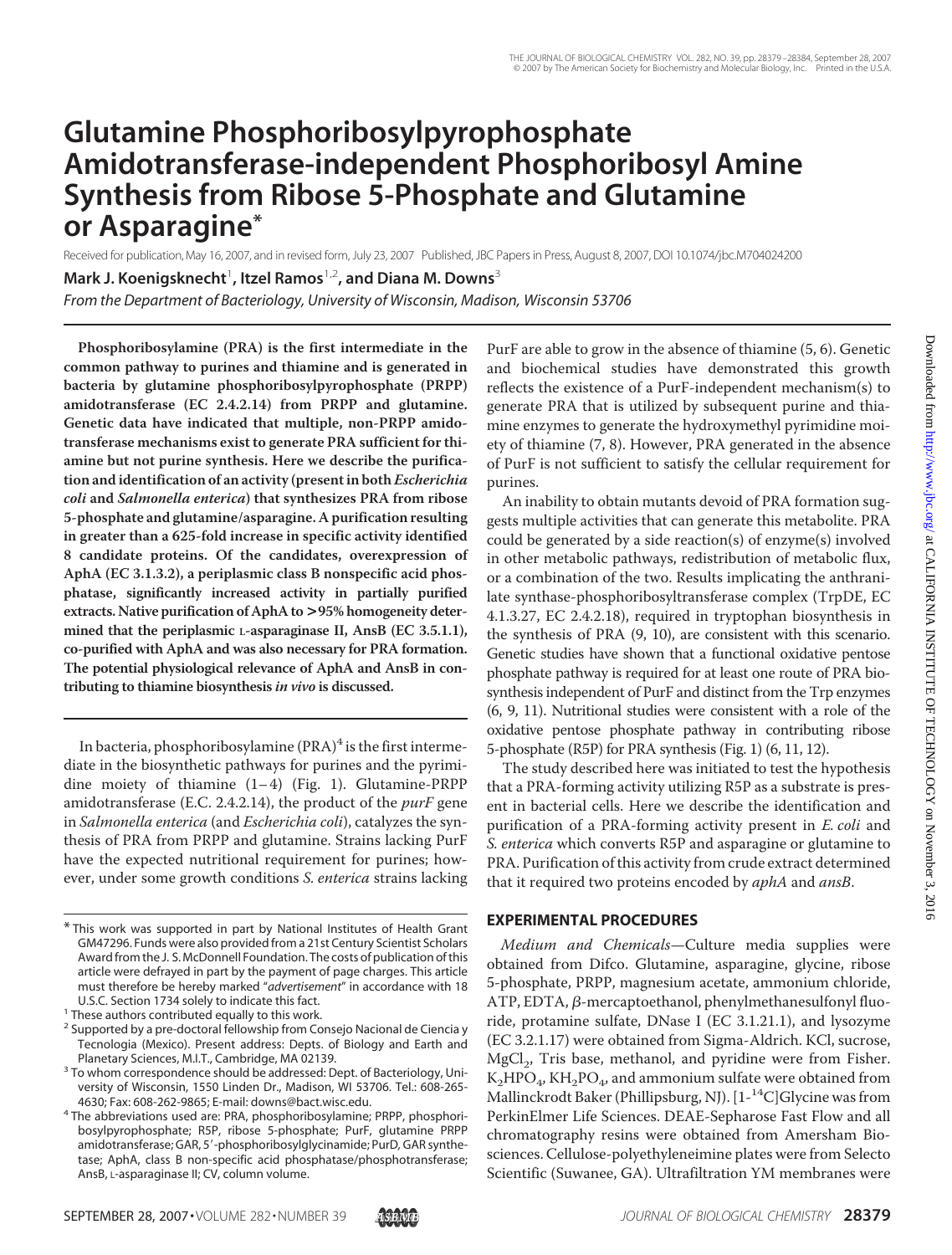## *Alternative Phosphoribosyl Amine Synthesis*

Oxidative Pentose Phosphate Pathway



FIGURE 1. **Pathway schematics; biosynthetic pathway for purine and thiamine synthesis.** Some purine gene products are indicated above the reactions they catalyze. The proposed substrates for the alternative PRA synthesis are R5P and an unknown amino donor. *AIR*, aminoimidazole ribotide; *HMP-PP*, 4-amino-5-hydroxymethylpyrimidine pyrophosphate; *THZ-P*, 4-methyl-5-(-hydroxyethyl)thiazole phosphate.

from Amicon (Beverly, MA). All restriction enzymes used were from Promega (Madison, WI). AnsB (EC 3.5.1.1) from *E. coli* (catalog number A4887) was obtained from Sigma-Aldrich.

*Strains, Cell Growth, Extract Preparation*—Strain DM1293 (*E. coli*, *purF*::Tn*10*) was grown in Luria-Bertani broth in a 16-liter batch fermentor. Strain DM1936 (*S. enterica, purF2085*) was grown in nutrient broth in a 16-liter batch fermentor. The medium was inoculated with 1 liter of an overnight culture and incubated at 37 °C with aeration for 12 h. Cells ( $\sim$ 88 g) were harvested by centrifugation at 4 °C, washed twice with buffer A  $(0.05 \text{ M}$  potassium phosphate buffer, pH 7.5, containing 5 mM  $\beta$ -mercaptoethanol and 1 mm phenylmethanesulfonyl fluoride), and resuspended in 200 ml of the same buffer. The cells were disrupted using a French pressure cell at  $10^4$  kPa. Clarified cell-free extract was obtained by centrifugation at  $23,700 \times g$  for 45 min at 4 °C. When grown on a smaller scale, media were inoculated with a nutrient broth overnight culture and incubated at 37 °C with agitation until full cell density was achieved. Cell-free extracts were then generated as described above.

*Assay for PRA Formation*—A PRA-forming activity assay described for glutamine-PRPP amidotransferase (4, 13) was modified to optimize sensitivity. PRA synthesis was assayed in 50 mM potassium phosphate buffer, pH 8.0, in the presence of 6 mM magnesium acetate, 2.5 mM ATP, 2 mM [<sup>14</sup>C]glycine (26 nCi), a pool of amino acids containing equal concentrations (6 mm) of glutamine, asparagine, and 2  $\mu$ g of glycinamide ribonucleotide (GAR) synthetase. Reactions were started by the addition of R5P (13 mM final concentration) and incubated at 37 °C for 4 h. Radiolabeled GAR and glycine were separated by thinlayer chromatography (TLC) on polyethyleneimine-cellulose using a methanol:pyridine:water system (20:1:5). The position

of radioactive spots was detected using a Cyclone Storage Phosphor System (Packard Instrument Co.), and their identity was confirmed with standards.

#### *Protein Purification*

*GAR Synthetase (PurD)*—GAR synthetase was purified to 95% homogeneity from *E. coli* strain DM1295 (*purF*::Tn*10*/ pJS187). Plasmid pJS187 provides for the overexpression of GAR synthetase (14). PurD protein was purified as described using ammonium sulfate fractionation, ion exchange chromatography (DEAE resin), and size exclusion chromatography (14). The activity of the purified protein was assayed by monitoring  $[14C]GAR$  production from  $[14C]$ glycine and chemically synthesized PRA (4, 13, 15). Alternatively, PurD was purified by affinity chromatography using the IMPACT CN Kit (New England Biolabs, Ipswich, MA). A C-terminal intein tag was created by amplifying the open reading frame of *purD* from *S. enterica* LT2 chromosomal DNA by PCR using Platinum Pfx DNA polymerase (Invitrogen). This construct was cloned into the NdeI and SmaI sites of the plasmid pTYB2. Overexpression and purification of the protein were performed as recommended by the manufacturer and resulted in a native protein containing a single additional glycine at the N-terminal end. Preparations of PurD purified by either method were used interchangeably with no affect on the ability to detect PRA-forming activity.

*PRA-forming Activity*—Nucleic acids were precipitated by the addition of protamine sulfate to the clarified cell-free extract at a final concentration of 0.1% with constant stirring over 10 min. The solution was then stirred for an 30 additional min and centrifuged at  $23,700 \times g$  for 20 min. A two-step salt precipitation was performed. The clarified cell-free extract was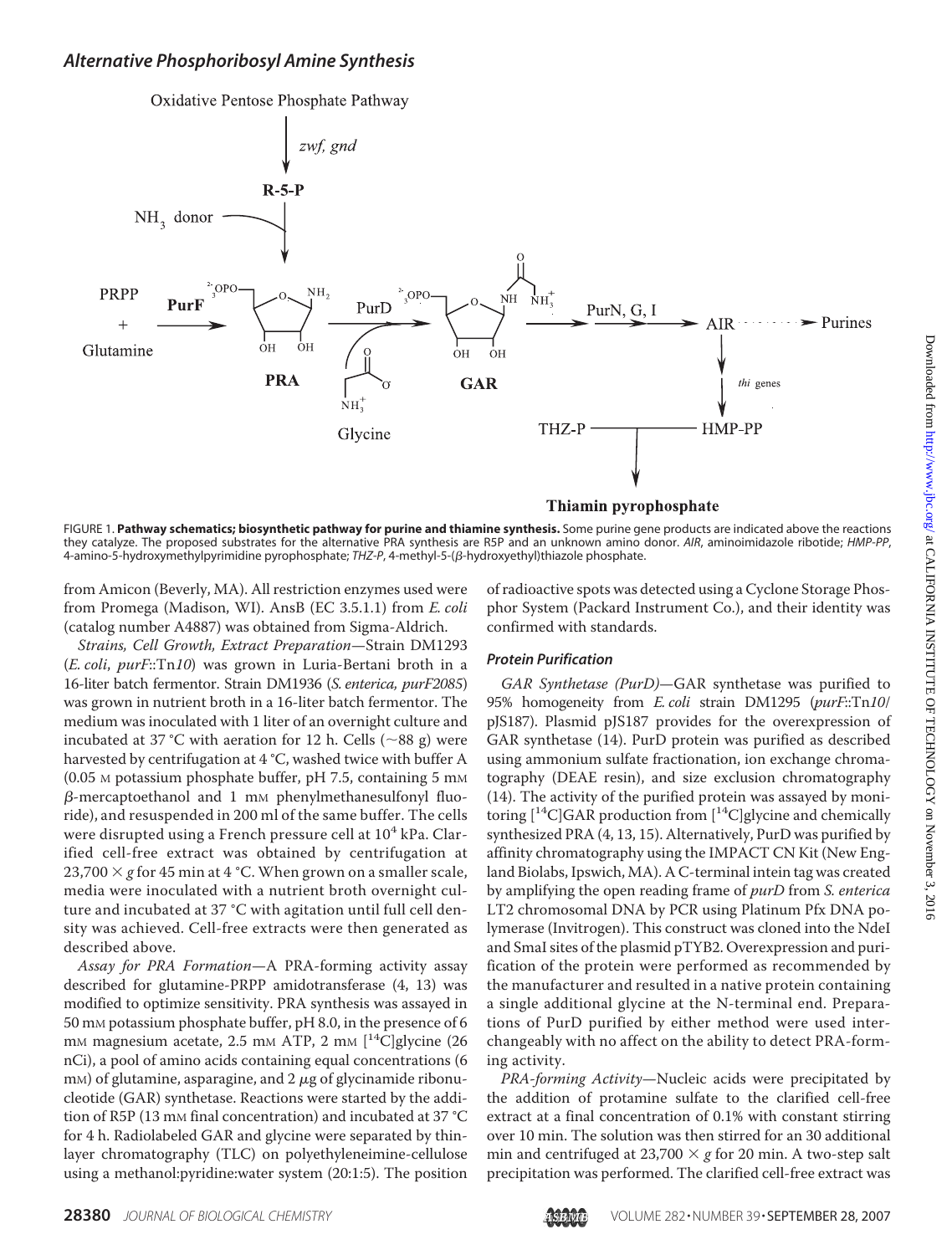brought to 35% saturation by the addition of solid ammonium sulfate with constant stirring for 30 min. The solution was then stirred for 30 additional min and centrifuged at  $23,700 \times g$  for 30 min. The same procedure was used in a second precipitation step performed at 70% saturation. The supernatant at 70% saturation was discarded, and the precipitate was resuspended in buffer A (0.05 M potassium phosphate buffer, pH 7.5, containing 5 mm  $\beta$ -mercaptoethanol, and 1 mm phenylmethanesulfonyl fluoride) and dialyzed against the same buffer. The dialyzed fraction was applied at a flow rate of 2 ml/min to a DEAE ion exchange column (200-ml column volume) equilibrated with buffer A. The column was washed with two column volumes (CV) of buffer A, and all PRA-forming activity was found to be in the flow-through and wash fractions. These fractions were pooled and concentrated using a 30-kDa cut-off Amicon ultrafiltration membrane. The concentrated fraction was applied at a flow rate of 0.5 ml/min to a HiLoad Superdex 75 size exclusion column (24-ml CV) equilibrated with buffer A containing 100 mM KCl; 1-ml fractions were collected and assayed for PRAforming activity. The active fractions were applied at a flow rate of 2 ml/min to a Mono Q (strong ion exchange) column (8 ml of CV) equilibrated with buffer A. After a 2-CV wash with buffer A, a linear gradient from 0 to 1  $\text{M}$  KCl was used to elute the proteins bound to the column; 1-ml fractions were collected throughout the wash and elution. After dialyzing against buffer A, the fractions were tested for PRA-forming activity and stored at 4 °C.

An alternative step was used interchangeably with the DEAE column chromatographic step. In this alternative 100 cubic centimeters of unpacked DEAE resin equilibrated with buffer A was mixed with the dialyzed fractions, and the suspension was placed on ice for 10 min. Trial experiments determined that this batch elution protocol resulted in purification of the PRAforming activity with the same efficiency as collecting the flowthrough from standard column chromatography. The supernatant was removed by filtration. The resin was washed with an additional 200 ml of buffer A, which was then pooled with the 200-ml supernatant and concentrated using a using a 30-kDa cut-off Amicon ultrafiltration membrane and applied to a Superdex 75 size exclusion column (see above).

*AphA*—Strain DM10089 (*purF2085 ansB1*::Kan pSU-*aphA*) was grown in nutrient broth with chloramphenicol (20  $\mu$ g/ml) in a 16-liter batch fermentor, and the cells were collected by centrifugation. Proteins from the periplasmic space were isolated using a modified spheroplasting technique (16). The resulting protein preparation was subjected to the purification scheme described for the PRA-forming activity. SDS-PAGE protein bands were visualized by staining with a Silver Stain Plus kit from Bio-Rad, and the protein prep was determined to be 95% pure after passage through a Superdex 75 size exclusion column (data not shown). The protein prep was then stored at 4 °C for two months or frozen and stored at  $-80$  °C for future use.

#### *Protein Quantification and Manipulation*

Protein was quantified by the method of Bradford (17) or by using a BCA protein assay kit (Pierce). Ultrapure bovine serum albumin was used to generate a standard curve. After SDS-poly-



| TABLE |  |  |
|-------|--|--|
|       |  |  |

| Primers used in this study |  |
|----------------------------|--|
|----------------------------|--|

| Plasmid <sup>a</sup> | Primers used to amplify insert        |
|----------------------|---------------------------------------|
| pIR-mdh              | 5'-GCCTGTGTCACGCCTCGCAAATAA-3'        |
|                      | 5'-GCGACCTGCATGTGCCTGTTGG-3'          |
| pIR-mdoG             | 5'-CACGTATTCTCAGATTTTTCACCT-3'        |
|                      | 5'-CGCGAGTAAGTCCGATGCT-3'             |
| $pIR$ - $\gamma dcG$ | 5'-CTGAAGAATGCTGCGTGAGG-3'            |
|                      | 5'-GAGCAGCACTTAATAAACCCAGAG-3'        |
| pSU-aphA             | 5'-GTCGACCCGTTACTGGCGTTATGGTC-3'      |
|                      | 5'-GGATCCGTGCAGCAAGTCTGGAAAAG-3'      |
| $pSU-cpdB$           | 5'-CTGCAGGGAACGATATCGGGTTTCAC-3'      |
|                      | 5'-GGATCCCGGGAACGTTTATCAGATGG-3'      |
| $pSU-ansB$           | 5'-CTGCAGTAAACAATGGCGCAGATCG-3'       |
|                      | 5'-GGATCCGTGCGAGAGGTCTTCCAAAG-3'      |
| $pSU-yg hA$          | 5'-GAGAGTCGACGAATACGGCCGAAGCATAAG-3'  |
|                      | 5'-CAGAGGATCCAAGTGGCGCCTTGCTTAAC-3'   |
| pSU-talA             | 5'-GAGACTGCAGGCCTGTCTGCTATGCTTTTTG-3' |
|                      | 5'-GAGAGGATCCCATTGGCAAGGTCTTTACGG-3'  |

<sup>*a*</sup> For all plasmids, pSU19 (Cm<sup>r</sup>) was used.

acrylamide gel electrophoresis (SDS-PAGE), protein bands were visualized by staining with either (*a*) 40:55:5:0.05 ethanol: water:acetic acid:Coomassie G-250 and distained in 40:55:5 ethanol:water:acetic acid or (*b*) silver using a Silver Stain Plus kit from Bio-Rad.

## *Analysis of Candidate Genes*

Candidate genes were amplified from *S. enterica* LT2 chromosomal DNA by PCR using Platinum *Pfx* DNA polymerase (Invitrogen) with the primers shown in Table 1. The resulting PCR products were purified and cloned into the multicloning site of pSU19 (18). Plasmids were electroporated into *E. coli* strain DH5 $\alpha$  and screened for vectors containing inserts. Constructs containing the cloned genes under the control of the *lac* promoter were confirmed by sequence analysis and introduced into *S. enterica* strain DM1936.

Candidate proteins were partially purified from cell-free extracts of strains overexpressing them. Cells  $(\sim 3 \text{ g})$  were resuspended in buffer A (6 ml) with 2 mg/ml lysozyme and 1 mg/ml DNase before disruption with a French pressure cell at  $10<sup>4</sup>$  kilopascals. Clarified cell-free extract was obtained by centrifugation at 39,000  $\times$  g for 30 min at 4 °C. The clarified cellfree extract was at 65 °C for 5 min, centrifuged at 39,000  $\times$  g for 45 min at 4 °C, and run by gravity feed over two DEAE columns (6-ml CV) equilibrated with buffer A running in tandem at 4 °C. A 6-ml wash was combined with the flow-through fraction and concentrated with a 30-kDa cut-off Amicon ultrafiltration membrane.

# **RESULTS**

*Optimization of in Vitro Assay for PRA Formation*—Past protocols for PRA-formation have utilized a coupled reaction with glycinamide ribotide synthetase (PurD) in which the substrate  $([14C]$ glycine) is separated from the product  $([14C]GAR)$  by ion exchange chromatography based on the charge conferred by the phosphate group in GAR (4). Use of this assay in crude cell-free extracts was hampered by nonspecific phosphatases that partially converted GAR to GARs and, thus, decreased the sensitivity of the assay. Because the activity of interest was expected to be weak, a TLC system using a mobile phase of methanol/pyridine/water (20:1:5) on polyethyleneimine-cellu-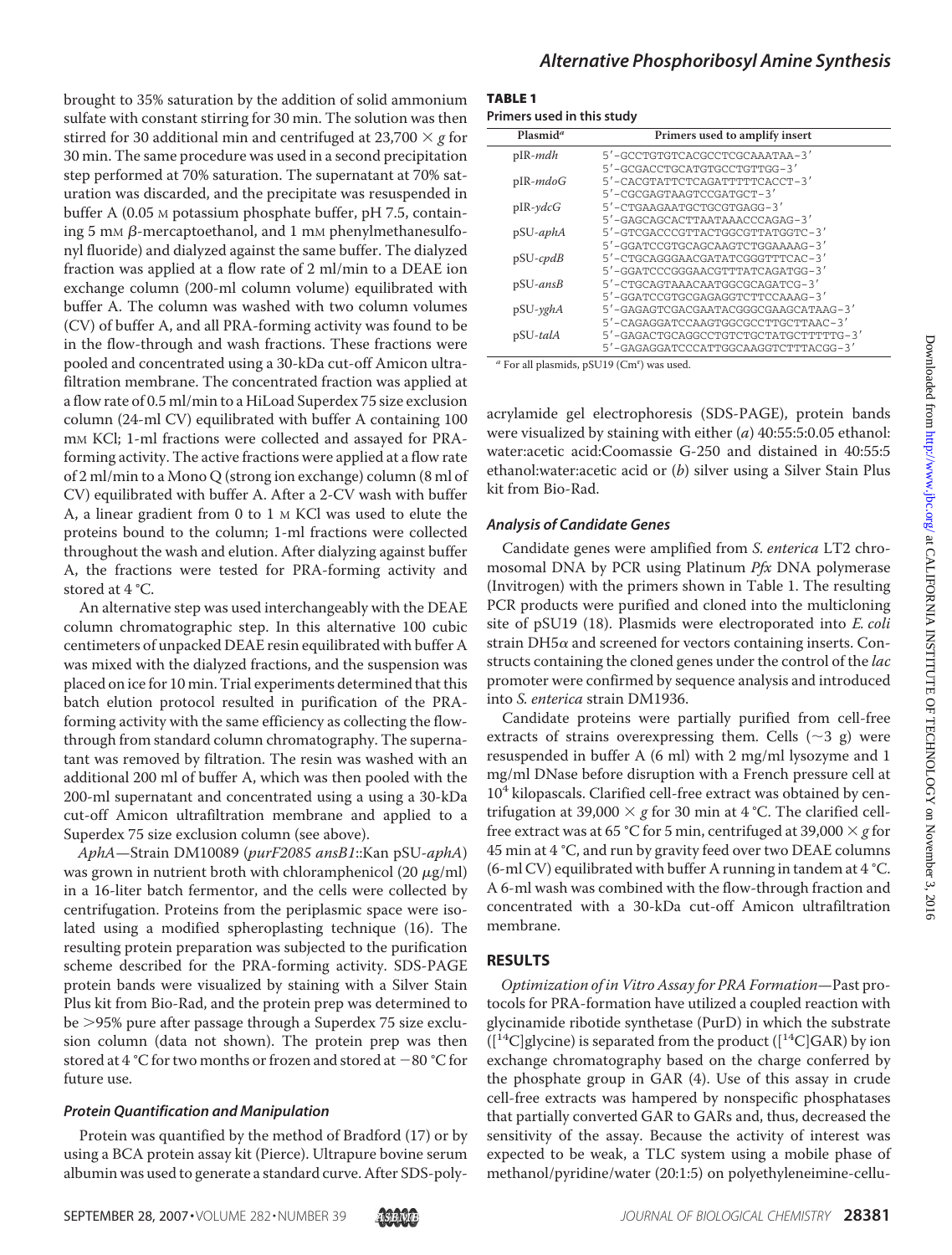## *Alternative Phosphoribosyl Amine Synthesis*

lose plates was used to separate unincorporated  $[$ <sup>14</sup>C $]$ glycine from the  $[$ <sup>14</sup>C]GAR/ $[$ <sup>14</sup>C]GARs.

Initial screens for PRA-forming activity were preformed in *S. enterica* and *E. coli* cell-free extracts lacking glutamine-PRPP amidotransferase. Either PRPP or R5P was provided as the carbon backbone donor and a pool of amino acids containing glutamine, asparagine, alanine, and valine (each at 6 mM) as the potential source of the amino group. Subsequent experiments determined that glutamine and asparagine were equally proficient as amino donors, and no other amino acid allowed PRA formation. Control experiments determined PRA was formed in the absence of extract (data not shown) if R5P was provided to the Tris-HCl buffer used in previous work (pH 8.0, 100 mM) (4). Because PRA can be chemically synthesized from R5P and ammonia, this nonenzymatic formation was attributed to small amounts of ammonia in the buffer (15, 19). Additional buffers (HEPES-NaOH, Clark and Lubs  $KH_2PO_4$ -NaOH, pH. 8, 50 mm) were discarded for a similar reason or because the (PurD) activity was negatively affected. Potassium phosphate buffer, pH 8.0, was found to produce negligible background PRA formation and was used in subsequent experiments.

*Initial Characterization of a PRA-forming Activity in Cellfree Extracts Lacking PurF*—Dialyzed cell-free extracts from *S. enterica* and *E. coli* strains lacking glutamine-PRPP amidotransferase failed to support synthesis of PRA from either R5P or PRPP, glutamine, and asparagine. It was subsequently found that synthesis of PRA from R5P, glutamine, and asparagine was detectable after the cell-free extract had interacted with an anion exchange resin (DEAE, pH 7.5) and/or was subjected to 65 °C for 5 min. Detection of this activity is shown in Fig. 2. Data in Fig. 2*A* show that in the presence of fractionated extract, formation of GAR was detectable when R5P (*lane 2*), but not PRPP (data not shown), was provided with amino acids. The PRA-forming activity was decreased when heated at 98 °C for 5 min (*lane 3*) and retained after dialysis (*lane 4*). Furthermore, the activity was unaffected by treatment with either RNase or DNase (data not shown). Accumulation of GAR was proportional to the time of assay incubation up to 4 h, as shown by data from a representative experiment in Fig. 2*B*. Data in Fig. 2*C* show that GAR synthesis was proportional to protein up to 15 -g, after which a plateau was reached. The data in Figs. 2, *B* and *C*, are from a representative experiment, and GAR concentration was determined from a linear curve of radiolabeled glycine generated under visualization conditions.

Inability to detect PRA-forming activity in crude cell-free extracts before fractionation suggested the presence of an inhibitory compound. Subsequent experiments determined the target of inhibition was the PurD reaction, and it was not further characterized.

*Purification of PRA-forming Activity*—PRA-forming activity was followed during fractionation of an *E. coli* strain lacking glutamine-PRPP amidotransferase (DM1293 (*E. coli purF77*:: Tn*10*)). A purification protocol was implemented and is summarized in Table 2. A typical purification used 250 ml of cellfree extract (8 mg/ml) fractionated by precipitation with ammonium sulfate as described under "Experimental Procedures." The proteins precipitated at 70% saturation were resuspended in buffer A and dialyzed against the same buffer. Ion



FIGURE 2. **PRA-forming activity in a partially purified extract from an** *E. coli purF* **mutant.** *A*, synthesis of PRA as a function of [14C]GAR production. Reactions were performed as described under "Experimental Procedures" adding an amino acid pool (glutamine and asparagine) and R5P as substrates in the absence (*lane 1*) and presence of a fresh (*lane 2*), boiled (*lane 3*), or dialyzed (*lane 4*) partially purified cell extract. After incubation at 37 °C for 4 h, radiolabeled [14C]GAR and [14C]glycine were separated on polyethyleneimine-cellulose using a methanol/pyridine/water (20:1:5) solvent system. *B*, GAR synthesis *versus* time. GAR synthesis from R5P and an amino acid pool in the presence  $(\blacksquare)$  and absence  $(\square)$  of the partially purified extract (10 mg total protein). *C*, synthesis of GAR in the presence of increasing amounts of protein after 4 h of incubation at 37 °C.

#### TABLE 2

#### **Purification of PRA-forming activity**

PRA synthesis from R5P, glutamine, and asparagine was determined to be a function of radiolabeled [14C]GAR production.

| <b>Purification step</b>                                                | <b>Specific</b><br>activity | Purification Yield |    |  |
|-------------------------------------------------------------------------|-----------------------------|--------------------|----|--|
|                                                                         | $Units^b/mg$<br>of protein  |                    | %  |  |
| Cell-free extract<br>$(NH4)$ <sub>2</sub> SO <sub>4</sub> precipitation | $ND^a$<br>ND                |                    |    |  |
| DEAE ion exchange chromatography<br>(flow-through)                      | 506                         |                    |    |  |
| Superdex 75 size exclusion<br>chromatography                            | 10.848                      | 22                 | 68 |  |
| Mono Q ion exchange chromatography<br>.<br>$\alpha$ and $\alpha$        | 316,492                     | 625                | 89 |  |

*<sup>a</sup>* ND, none detected.

*<sup>b</sup>* Arbitrary units detected by the Cyclone Storage Phosphor System.

exchange chromatography was performed on the dialyzed fractions (200 ml). PRA-forming activity was detectable at this stage in the flow-through fraction, and this activity was set to be 100% for subsequent yield determination.

After interaction with the DEAE resin, the PRA-forming activity was further purified and concentrated by passage through a 30-kDa cut-off Amicon ultrafiltration membrane followed by size exclusion chromatography and ion exchange chromatography as described under "Experimental Procedures." Data in Table 2 indicates a 625-fold final purification was achieved.

Proteins in the active fractions from the purification were visualized after separation on SDS-polyacrylamide gel. The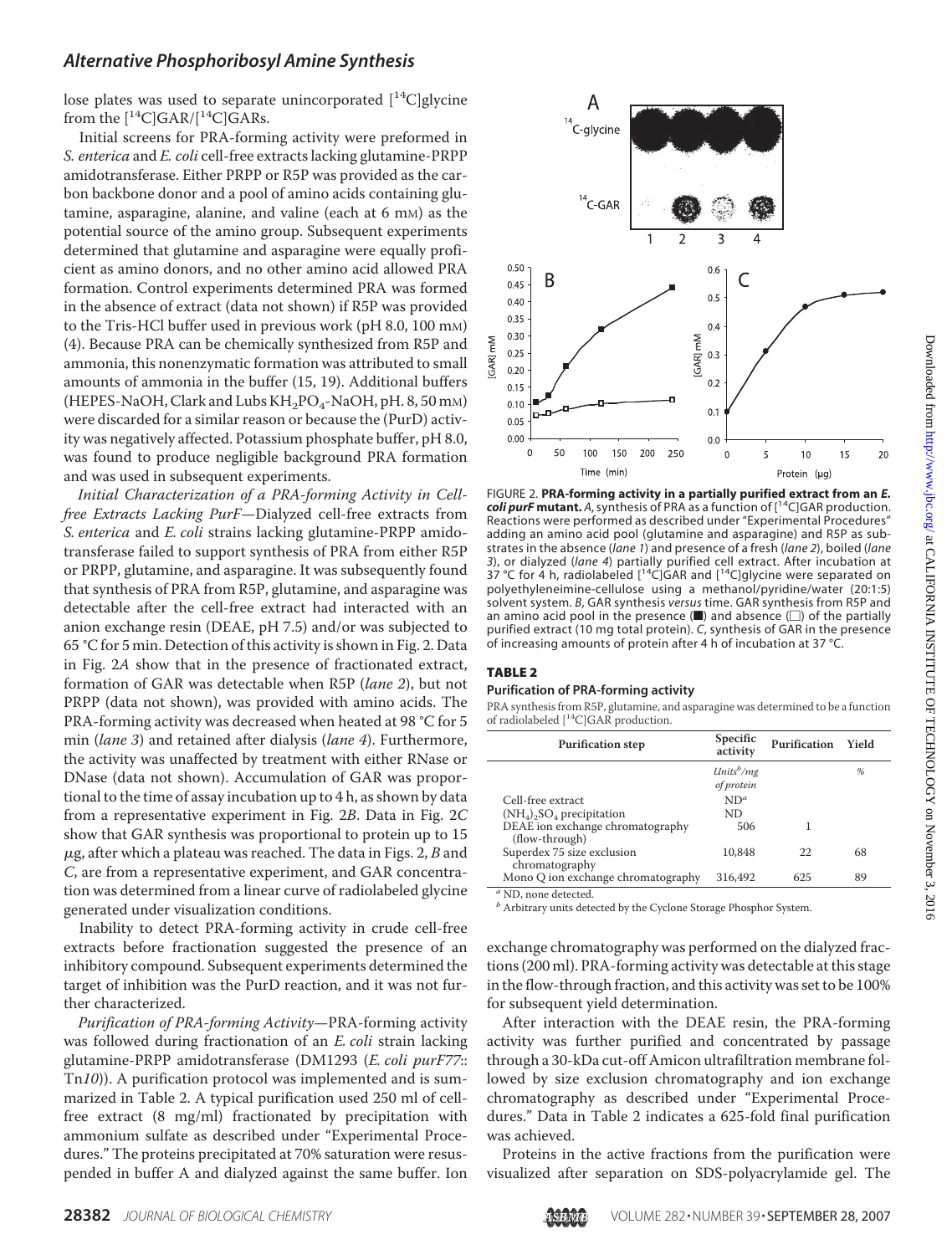| Identification of potential PRA-forming enzymes by mass spectrometry analysis |  |  |
|-------------------------------------------------------------------------------|--|--|
|                                                                               |  |  |

| Gene | Strain <sup>a</sup>                             | Gene product <sup>b</sup>                          | <b>Size</b> | <b>Function</b>                                                                                                                            |  |
|------|-------------------------------------------------|----------------------------------------------------|-------------|--------------------------------------------------------------------------------------------------------------------------------------------|--|
|      |                                                 |                                                    | kDa         |                                                                                                                                            |  |
| mdoG | DM9380                                          | Putative periplasmic glycoprotein                  | 57          | Periplasmic glucans biosynthesis, addition of branches to linear glucan<br>backbone                                                        |  |
| ydcG | DM9831                                          | Putative periplasmic glycoprotein                  | 61          | Periplasmic glucans biosynthesis                                                                                                           |  |
| mdh  | DM9379                                          | Malate dehydrogenase                               | 32          | Interconversion of L-malate and oxaloacetate                                                                                               |  |
| talA | DM9652                                          | Transaldolase A                                    | 35          | Reversible 3-carbon ketol unit transfer from sedoheptulose 7-phosphate<br>(P) to glyceraldehyde 3-P to form erythrose 4-P and fructose 6-P |  |
| yghA | DM9615                                          | Hypothetical oxidoreductase NAD(P) binding         | 31          | Belongs to the short-chain dehydrogenases/reductases (SDR) family                                                                          |  |
| cpdB | DM9520                                          | 2',3'-Cyclic nucleotide 2'-phosphodiesterase       | 70          | Salvage of nucleosides and nucleotides (interconversion)                                                                                   |  |
| ansB | DM9584                                          | Periplasmic L-asparaginase II                      | 35          | Hydrolysis of asparagine to aspartic acid and ammonia                                                                                      |  |
| aphA | DM9518                                          | Periplasmic class B phosphatase/phosphotransferase | 25          | Non-specific acid phosphatase/phosphotranserase                                                                                            |  |
|      | a nur F2085 strain with gone cloned into nSIJ19 |                                                    |             |                                                                                                                                            |  |

 $\overline{P}^2$ At least two different peptides matching the identified protein were detected by mass spectrometry.



FIGURE 3. **PRA-forming activity in partially purified protein extracts.** PRA formation as a function of radiolabeled [<sup>14</sup>C]GAR from R5P, asparagine, and glutamine using 10 μg of DM9518 (purF pSU-aphA) (lane 1), 10 μg of DM9584 (purF pSU-ansB) (lane 2), 10 μg of pure AnsB from Sigma (lane 3), 10 μg of DM1936 (*purF*) (*lane 4*), and no protein control (*lane 5*). After incubation at 37 °C for 4 h, radiolabeled  $[$ <sup>14</sup>C]GAR and  $[$ <sup>14</sup>C]glycine were separated by TLC, and the  $[^{14}C]$ GAR spots are shown.

fraction from the Mono Q column contained multiple protein bands (data not shown). Final active fractions from three independent purifications and an inactive fraction from the final column were sent to Midwest Bio Services (Overland Park, KS) for in-gel extraction and mass spectrometry analysis. Table 3 summarizes the proteins identified in all active fractions and not present in the inactive fraction.

*Partially Purified AphA Has PRA-forming Activity*—Genes encoding each of the eight proteins described in Table 3 were amplified from *S. enterica* and cloned into a pSU19 multicopy plasmid. The resulting constructs were introduced into the *S. enterica* strain DM1936 (*purF2085*). Cell free extracts from the resulting strains were subjected to partial purification and assayed for PRA-forming activity. Of the eight strains, two had more PRA synthesis than the parental strain (Fig. 3). The strain overexpressing AphA (*lane 1*) and the strain overexpressing AnsB (*lane 2*) were found to have increased PRA formation relative to the control strain DM1936 (*lane 4*). Purified AnsB was purchased (Sigma) and tested for its ability to make PRA. Although AnsB allowed PRA formation (*lane 3*), two points were noted. First, 10  $\mu$ g of AnsB allowed less PRA formation than crude extract of the AphA-overproducing strain. Second, as an asparaginase, AnsB produces  $NH<sub>3</sub>$  and, thus, PRA formation is expected to be at least partially due to the nonenzymatic combination of ammonia and R5P (15).

*AphA and AnsB Are Required for PRA-forming Activity*— AphA was purified from strain DM9518 (*purF2085* pSU-*aphA*) to 95% homogenicity and tested for PRA-forming activity. Ten micrograms of this protein preparation generated more PRA than the partially purified extract from DM9518 (data not shown), although there was a noticeable contaminating protein



FIGURE 4. **Formation of PRA from AphA and AnsB.** PRA formation using purified protein as a function of radiolabeled [<sup>14</sup>C]GAR from R5P, asparagine, and glutamine using 10  $\mu$ g of AphA (*lane 1*), 10  $\mu$ g of AnsB (*lane 2*), 0.1  $\mu$ g of AnsB (*lane 3*), 10 μg AphA plus 1.0 μg of AnsB (*lane 4*), 10 μg of AphA plus 0.1  $\mu$ g of AnsB (*lane 5*), 10  $\mu$ g of AphA plus 10 ng AnsB (*lane 6*), 10  $\mu$ g of AphA plus 5.0 ng AnsB (*lane 7*), 10 µg of AphA plus 1.0 ng of AnsB (*lane 8*), and no protein control (*lane 9*). After incubation at 37 °C for 4 h, radiolabeled [<sup>14</sup>C]GAR and [<sup>14</sup>C]glycine were separated by TLC, and the [<sup>14</sup>C]GAR spots are shown.

band of approximately the size of the AnsB protein ( $\sim$ 35 kDa). To address the possible contribution of AnsB to the detected PRA-forming activity, a strain lacking AnsB and PurF activities was generated. Plasmid pSU-*aphA* was moved into this strain to create DM10089 (*purF2085 ansB1*::Kan pSU-*aphA*). AphA was then purified after overexpression in the *ansB* mutant background and found to have no PRA-forming activity. Additional protein preparations confirmed that AphA is not sufficient to catalyze PRA formation.

Data in Fig. 4 showed that although neither 10  $\mu$ g of AphA (*lane 1*) or AnsB (*lane 2*) allowed significant PRA formation, a mixture of the two proteins did. In the presence of less than molar amounts of AnsB, AphA was able to generate significant amounts of PRA. From these data it was concluded that the PRA-forming activity purified from crude extracts was due to a complex involving the periplasmic proteins AphA and AnsB.

*Physiological Role of AphA and AnsB in Thiamin Biosynthesis*—Results described here showed that AphA and AnsB have the ability to produce PRA *in vitro*. Strain DM10259 (*purF2085 ansB1*::Kan *aphA15*::Cm) was constructed and analyzed for growth under various conditions known to allow PurF-independent PRA formation. In all growth conditions tested, the strain lacking *ansB* and *aphA* grew as well as the parental *purF* mutant, indicating this PRA-forming activity was not essential for growth. When *aphA* or *ansB* was placed in multicopy, neither allowed a *purF* mutant strain to grow in the absence of thiamine under non-permissive conditions (data not shown).

#### **DISCUSSION**

This study describes the identification and purification of a cellular activity from both *E. coli* and *S. enterica* that synthe-

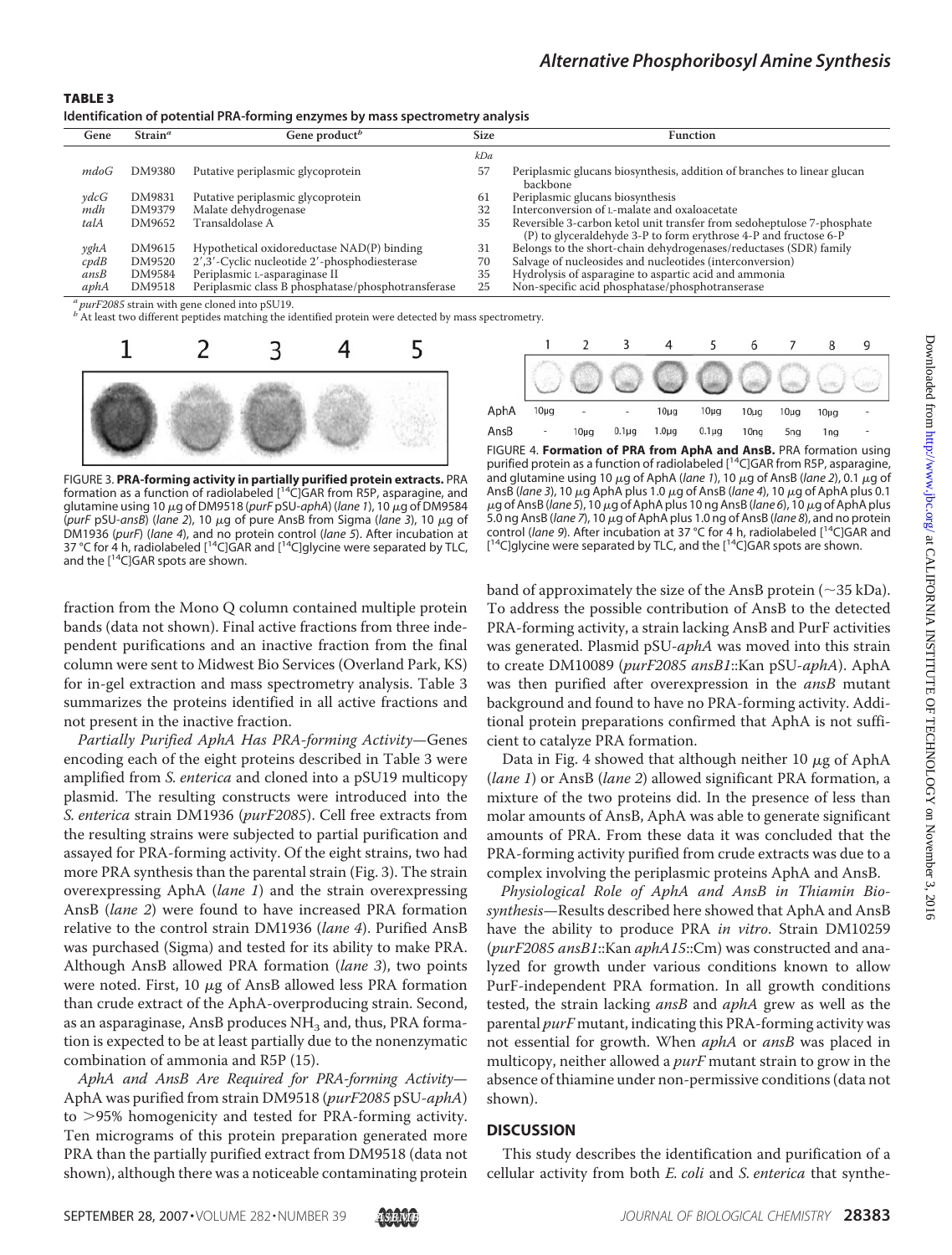## *Alternative Phosphoribosyl Amine Synthesis*

sizes PRA. Data herein showed that AphA, a periplasmic class B nonspecific acid phosphatase/phosphotransferase (EC 3.1.3.2), in combination with submolar ratios of the periplasmic L-asparaginase II, AnsB (EC 3.5.1.1), can produce PRA from R5P and either asparagine or glutamine *in vitro*. Titration experiments determined that (at pH 7.5) optimal PRA-formation occurred when AphA and AnsB were provided at a 13:1 molar ratio. We suggest that AphA binds R5P and catalyzes the formation of PRA when presented with the ammonia released by hydrolysis of asparagine or glutamine by AnsB.

Based on the enzymes involved, a scenario in which either one could produce PRA is feasible. Although AphA has been characterized primarily for its ability to dephosphorylate mononucleotides and various other phosphomonoesters, the enzyme has been shown to catalyze dephosphorylation of R5P. This finding indicates that the enzyme can bind R5P, although it is acted on with a relatively low catalytic efficiency  $(K_{\text{cat}}/K_m =$  $5.0 \times 10^3$  M<sup>-1</sup> s<sup>-1</sup>, pH 6) (20). At physiological pH the protein exhibits suboptimal activity, potentially decreasing this catalytic efficiency further, raising the possibility that R5P could bind in the active site without dephosphorylation occurring. In this scenario, AphA could serve to concentrate R5P, allowing PRA formation to occur when ammonia is present. Because AnsB hydrolyzes both asparagine and glutamine optimally at pH 7.5 (21), a simple scenario suggests that AnsB produces ammonia that allows nonenzymatic formation of PRA in the presence of R5P (15).

Although more complex scenarios for the generation of PRA by the individual enzymes could be imagined, several observations suggested AphA and AnsB together were responsible for the PRA production detected herein. First, AphA and AnsB co-purified through several chromatographic steps, consistent with at least a loose association of the two proteins. The fact that both enzymes are located in the periplasm is consistent with this interpretation. Second, the amount of PRA formed with the addition of both proteins was noticeably more than that generated by AphA even with excess ammonia.We suggest a model in which PRA is formed in the active site of AphA. By this scenario R5P would occasionally bind the AphA enzyme, blocking the active site due to the poor catalytic activity of the enzyme with this substrate. This association would remain until the glutaminase/asparaginase releases ammonia in close proximity, perhaps allowing the interaction of R5P and ammonia, resulting in PRA formation. The inability of PRPP to allow PRA formation could be due to the binding specificity of AphA. Alternatively, the inability of PRPP to participate in the reaction could support the nonenzymatic mechanism proposed. If PRA is easily released from the enzyme, this could benefit the organism by restoring the availability of the active site for mononucleotide dephosphorylation. Testing this model will require additional kinetic analyses *in vitro*.

Although AphA/AnsB could synthesize PRA *in vitro*, a condition where these proteins were essential for thiamine biosynthesis *in vivo* was not identified. Localization studies showed that AphA is present in the cytoplasm in addition to its predominant location in the periplasm (22); thus, is it rational to suggest some PRA is generated by the mechanism described herein. Previous work in our laboratory has emphasized the multiple inputs to PRA formation (9, 10, 23). In all cases separate from that described here, these inputs have been identified using sensitive *in vivo* genetic analyses. The work described here emphasizes that the cell has additional capacity to generate metabolites that may not be apparent by only addressing activities essential for growth. Furthermore, there is not a good way of determining that the appropriate condition to detect essentiality has been tested.

The robustness of cellular metabolism predicts that multiple inputs to many (if not all) metabolites will exist. Such overlap can be considered to occur by evolutionary pressure or simply be the natural result of biochemical reactions that involve compounds of similar structure. Regardless of the evolutionary questions, from the perspective of understanding the metabolic network in the cell it is important to define not only reactions that are easily recognized as essential for growth but the potential for robustness provided by minor reactions. Based on the work herein, AphA is component of the cell that can be probed with *in vitro* biochemical approaches to generate a better understanding of metabolic robustness with respect to PRA formation.

*Acknowledgments—We acknowledge Eugenio I. Vivas for assistance in the cloning and purification of PurD and John Roth for generosity in supplying the aphA15::Cm allele.*

#### **REFERENCES**

- 1. Newell, P. C., and Tucker, R. G. (1968) *Biochem. J.* **106,** 271–277
- 2. Newell, P. C., and Tucker, R. G. (1968) *Biochem. J.* **106,** 279–287
- 3. Estramareix, B., and Therisod, M. (1984) *J. Am. Chem. Soc.* **106,** 3857–3860
- 4. Schendel, F. J., Cheng, Y. S., Otvos, J. D., Wehrli, S., and Stubbe, J. (1988) *Biochemistry* **27,** 2614–2623
- 5. Downs, D. M., and Roth, J. R. (1991) *J. Bacteriol.* **173,** 6597–6604
- 6. Petersen, L., Enos-Berlage, J., and Downs, D. M. (1996) *Genetics* **143,** 37–44
- 7. Enos-Berlage, J. L., and Downs, D. M. (1999) *J. Bacteriol.* **181,** 841–848
- 8. Zilles, J. L., and Downs, D. M. (1996) *Genetics* **144,** 883–892
- 9. Ramos, I., and Downs, D. M. (2003) *J. Bacteriol.* **185,** 5125–5132
- 10. Browne, B. A., Ramos, A. I., and Downs, D. M. (2006) *J. Bacteriol.* **188,** 6786–6792
- 11. Enos-Berlage, J. L., and Downs, D. M. (1996) *J. Bacteriol.* **178,** 1476–1479
- 12. Enos-Berlage, J. L., Langendorf, M. J., and Downs, D. M. (1998) *J. Bacteriol.* **180,** 6519–6528
- 13. LeGal, M. L., LeGal, Y., Roche, J., and Hedegaard, J. (1967) *Biochem. Biophys. Res. Commun.* **27,** 618–624
- 14. Cheng, Y. S., Shen, Y., Rudolph, J., Stern, M., Stubbe, J., Flannigan, K. A., and Smith, J. M. (1990) *Biochemistry* **29,** 218–227
- 15. Nierlich, D. P., and Magasanik, B. (1965) *J. Biol. Chem.* **240,** 366–374
- 16. Thaller, M. C., Schippa, S., Bonci, A., Cresti, S., and Rossolini, G. M. (1997) *FEMS Microbiol. Lett.* **146,** 191–198
- 17. Bradford, M. M. (1976) *Anal. Biochem.* **72,** 248–254
- 18. Bartolome´, B., Jubete, Y., Martinez, E., and de la Cruz, F. (1991) *Gene* (*Amst.*) **102,** 75–78
- 19. Nierlich, D. P., and Magasanik, B. (1961) *J. Biol. Chem.* **236,** 32–33
- 20. Passariello, C., Forleo, C., Micheli, V., Schippa, S., Leone, R., Mangani, S., Thaller, M. C., and Rossolini, G. M. (2006) *Biochim. Biophys. Acta* **1764,** 13–19
- 21. Miller, H. K., and Balis, M. E. (1969) *Biochem. Pharmacol.* **18,** 2225–2232
- 22. Reshetnyak, E., d'Alencon, E., Kern, R., Taghbalout, A., Guillaud, P., and Kohiyama, M. (1999) *Mol. Microbiol.* **31,** 167–175
- 23. Downs, D. M. (2006) *Ann. Rev. Microbiol.* **60,** 533–559